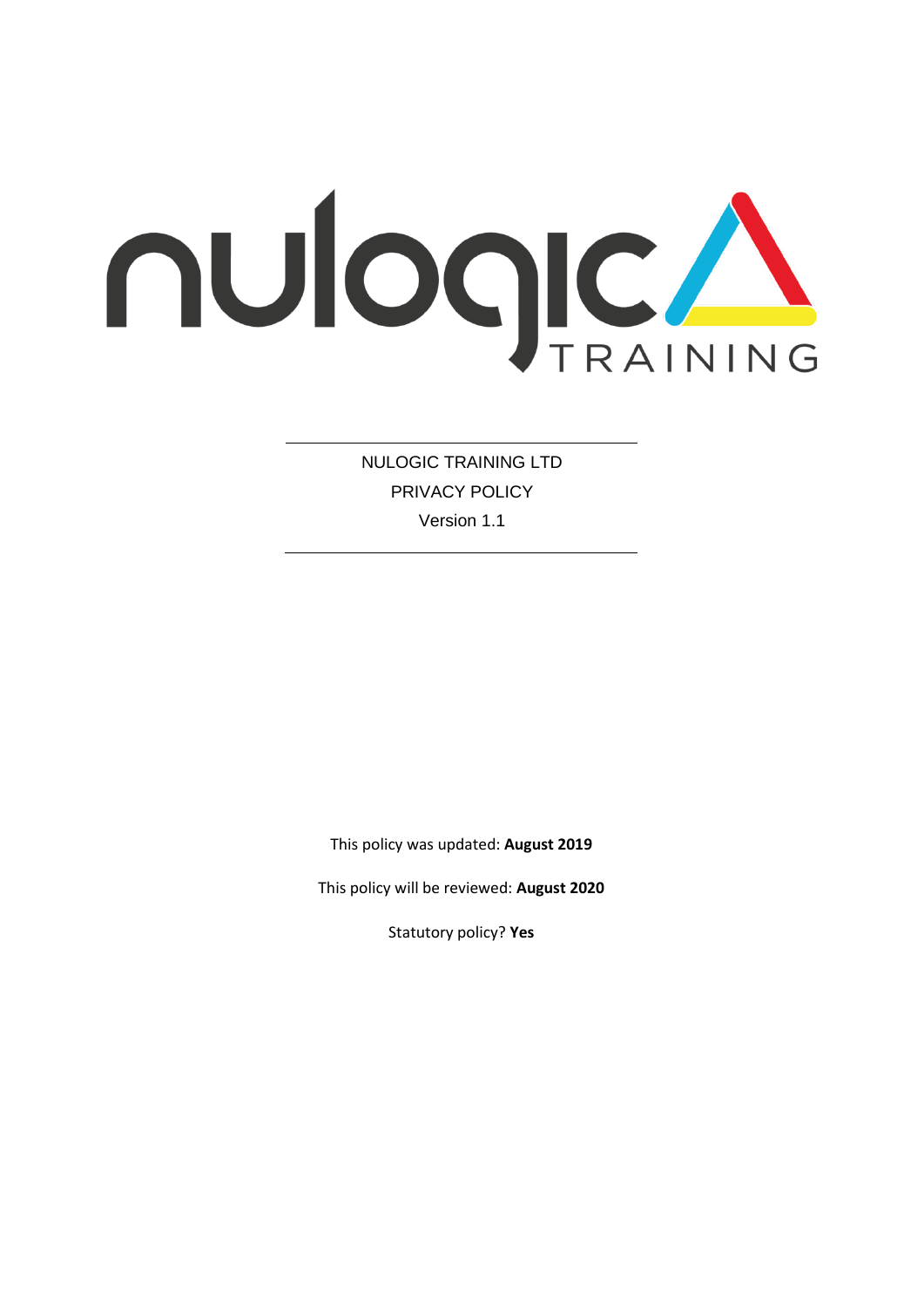# **CONTENTS**

|    | <b>CLAUSES SUBJECT</b> | PAGE NO. |
|----|------------------------|----------|
| 1. |                        |          |
| 2. |                        |          |
| 3. |                        |          |
| 4. |                        |          |
| 5. |                        |          |
| 6. |                        |          |
| 7. |                        |          |
| 8. |                        |          |
| 9. |                        |          |
|    |                        |          |
|    |                        |          |
|    |                        |          |
|    |                        |          |
|    |                        |          |
|    |                        |          |
|    |                        |          |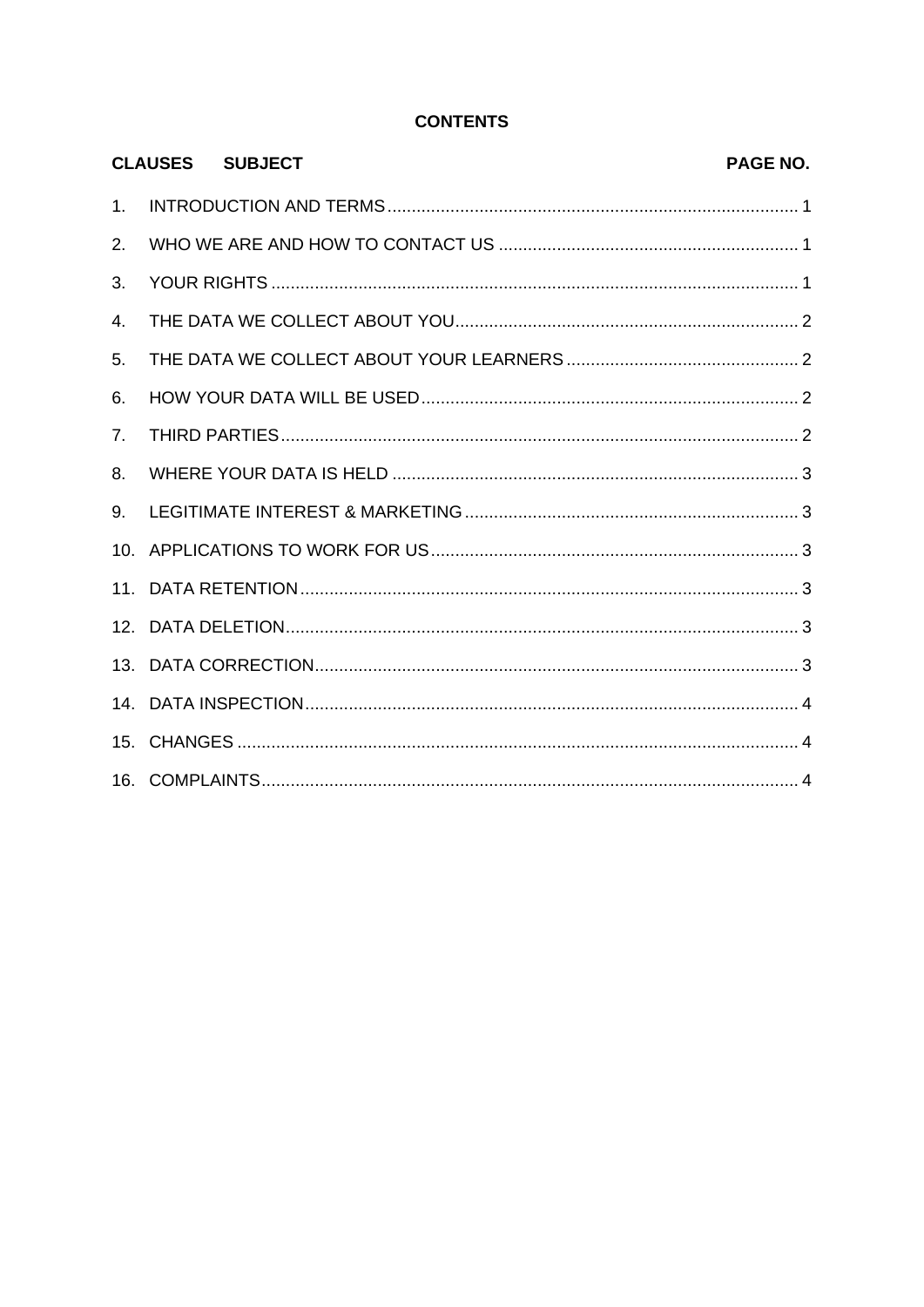## 1. **INTRODUCTION AND TERMS**

Nulogic Training Ltd ("We "or "us") are committed to protecting and respecting your personal data and privacy. This privacy policy relates to our use of any personal data we collect from you from any of our services. Whenever you provide such information, we are legally obliged to use your information in line with all applicable laws concerning the protection of personal data; including the Data Protection Act 1998 and 2018 (DPA), and The General Data Protection Regulation 2016 (GDPR) together, and with other subsequent laws "**Data Protection Laws**".

## 2. **WHO WE ARE AND HOW TO CONTACT US**

2.1 For the purpose of the Data Protection Laws, the data controller is Nulogic Training Ltd, registered company number 10813962. If you want to request more information about our privacy policy or information regarding data protection you should contact us using the details provided below:

FAO: Privacy Officer Nulogic Training Ltd 1 Victoria Square Birmingham B1 1BD

Email: [contact@nulogictraining.co.uk](mailto:contact@nulogictraining.co.uk)

Telephone: 01214 812773 and ask to speak to the Privacy Officer

#### 3. **YOUR RIGHTS**

Under the Data Protection Laws your rights are:

- 3.1 **To be informed** We must make available this privacy notice with the emphasis on transparency over how we process your data.
- 3.2 **Access** You are entitled to find out what details we may hold about you and why.
- 3.3 **Rectification** We are obliged to correct or update your details.
- 3.4 **Erasure** This is also known as the request to be forgotten.
- 3.5 **Restrict processing** You have the right to 'block' or suppress the processing by us of your personal data.
- 3.6 **Data portability** You have the right to obtain and reuse your personal data that you have provided to us.
- 3.7 **Object** You have the right to object to us processing your data in relation to direct marketing and or profiling.
- 3.8 **Rights in relation to automated decision making and profiling** We do not use automatic decision making or profiling.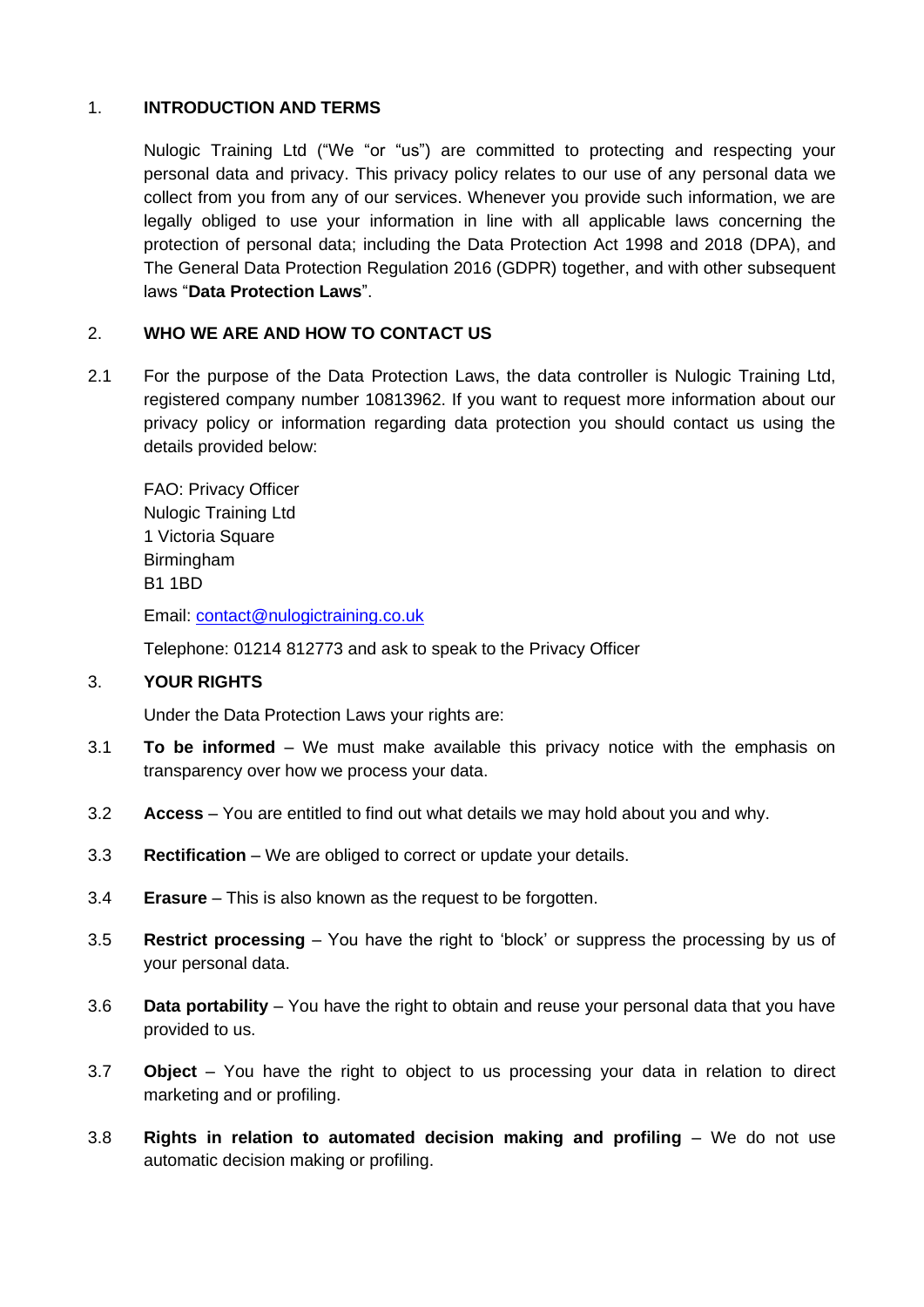# 4. **THE DATA WE COLLECT ABOUT YOU**

- 4.1 We collect and process Personal Data. Typically, the Personal Data we collect and process will include name, address and email address but we may collect and/or process other Personal Data from time to time. It also may include IP address and cookies of your visit to websites.
- 4.2 We only collect data from you directly.

# 5. **THE DATA WE COLLECT ABOUT YOUR LEARNERS**

- 5.1 We collect and process Personal Data about your learners. Typically, the Personal Data we collect and process about your learners will include name, gender and date of birth but we may collect and/or process other Personal Data from time to time.
- 5.2 The Personal Data that belongs to the learner will be used for the purpose of internal reporting and for learner registration with Awarding Organisations.
- 5.3 The Personal Data that belongs to the learner will not be shared publicly. This includes personal data (i.e. first name **and** surname) combined with results obtained from completing a qualification with an Awarding Organisation.
- 5.4 Any images that are to be obtained containing a learner will only be done so with the prior consent of the parents/guardians of the learner in the form of a Waiver Form.

## 6. **HOW YOUR DATA WILL BE USED**

- 6.1 We use information held about you to:
	- 6.1.1 ensure that content from our site is presented in the most effective manner for you and for your devices;
	- 6.1.2 provide you with information, products or services that you request from us or which we feel may interest you (where you have consented to be contacted for such purposes or by Legitimate Interest);
	- 6.1.3 carry out our obligations arising from any contracts entered into between you and us;
	- 6.1.4 allow you to participate in interactive features of our service when you choose to do so, e.g. asking a question through our website.
	- 6.1.5 carry out necessary maintenance to our infrastructure; and
	- 6.1.6 notify you about changes to our services
- 6.2 We also embrace the use of social media and may wish to process any comments made public by you.

#### 7. **THIRD PARTIES**

- 7.1 We will keep your information within the organisation except where disclosure is required or permitted by law or when we use third party service providers (data processors) to supply and support our services to you. We have contracts in place with our data processors. This means that they cannot do anything with your personal data unless we have instructed them to do so. They will not share your personal data with any organisation apart from us. They will hold it securely and retain it for the period we instruct.
- 7.2 Please see below the list which sets out the categories of recipients of personal data.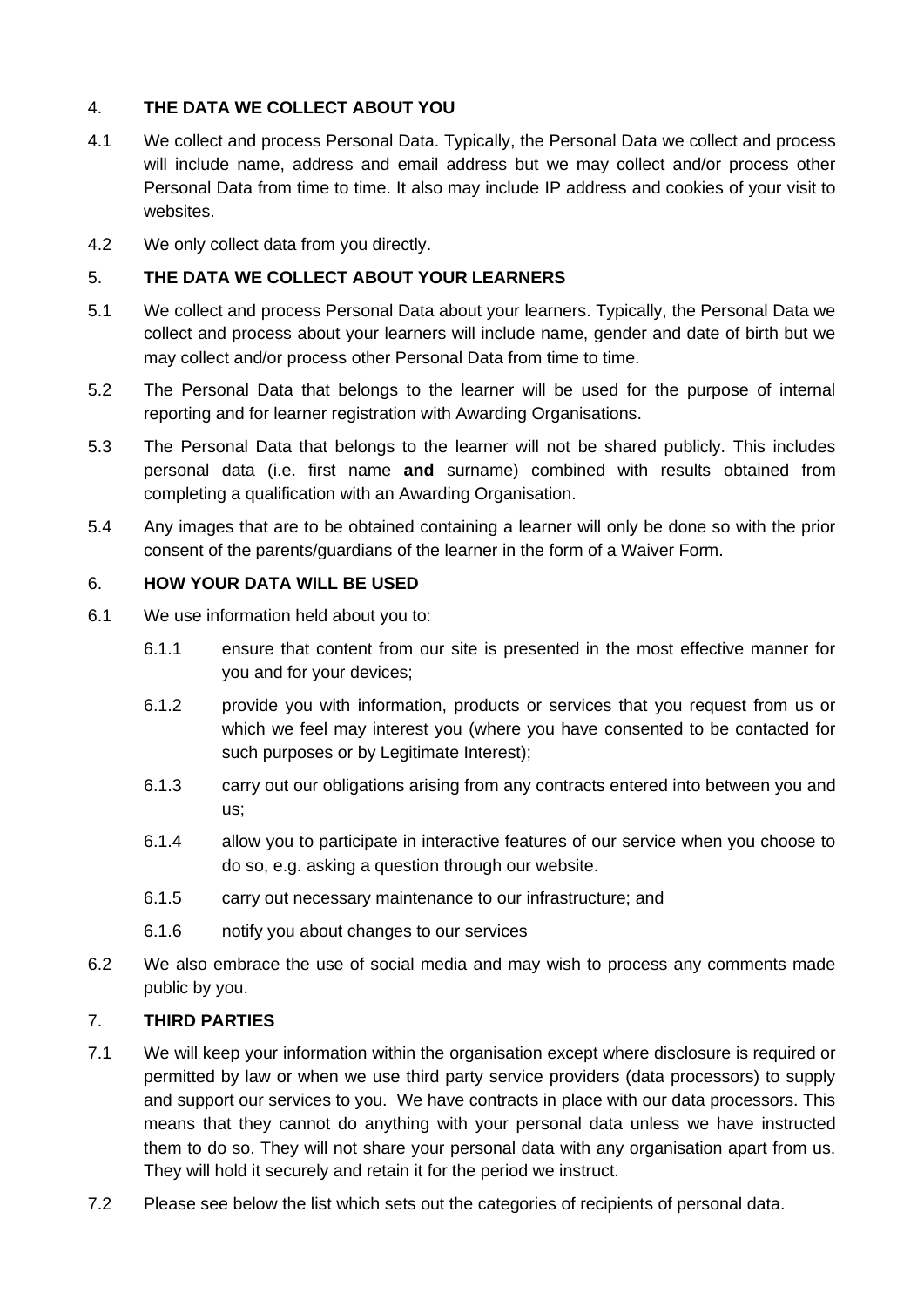| <b>SERVICE PROVIDED</b>           |  |  |  |  |
|-----------------------------------|--|--|--|--|
| <b>IT Support Services</b>        |  |  |  |  |
| Fmail Provider                    |  |  |  |  |
| Accountants                       |  |  |  |  |
| <b>Cloud Based Storage System</b> |  |  |  |  |
| Solicitors                        |  |  |  |  |

7.3 In addition, third parties may provide us with Personal Data and they should only do so where the law allows them to.

# 8. **WHERE YOUR DATA IS HELD**

Any digital data that contains your Personal data is stored within the UK.

## 9. **LEGITIMATE INTEREST & MARKETING**

- 9.1 Where we use Legitimate Interests, we will record our decision and our method on making this decision.
- 9.2 If you are an existing contact or customer we will only contact you by postal and electronic means (e-mail) with information about services or goods which you have previously purchased from us or enquired about. If you are a new customer, and where we permit selected third parties to use your data, we (or they) will contact you by post or electronic means only if you have consented to this. You can choose to not receive these types of communication by contacting us.

# 10. **APPLICATIONS TO WORK FOR US**

If you apply to work for us (directly or indirectly) in any role (including volunteers) we may receive data about you from third parties. In addition, we will keep the details of your application and any additional information provided to us by you or others during your application so that we can keep you informed of future opportunities that you may be interested in. If you do not wish for us to keep your details for this reason, please let us know by contacting us using the details provided in this policy.

#### 11. **DATA RETENTION**

Our data retention policy is dictated by the Data Protection Laws and is available for inspection by submitting a written request using the contact details provided in this policy.

### 12. **DATA DELETION**

Under Data Protection Laws you have the right to erasure under specific circumstances. A request for your personal data to be deleted will be decided on a case by case basis and must be submitted in writing to the contact details provided in this policy.

### 13. **DATA CORRECTION**

We will correct or update your data without delay provided you make the request in writing to the contact details provided in this policy, clearly specifying which data is incorrect or out of date.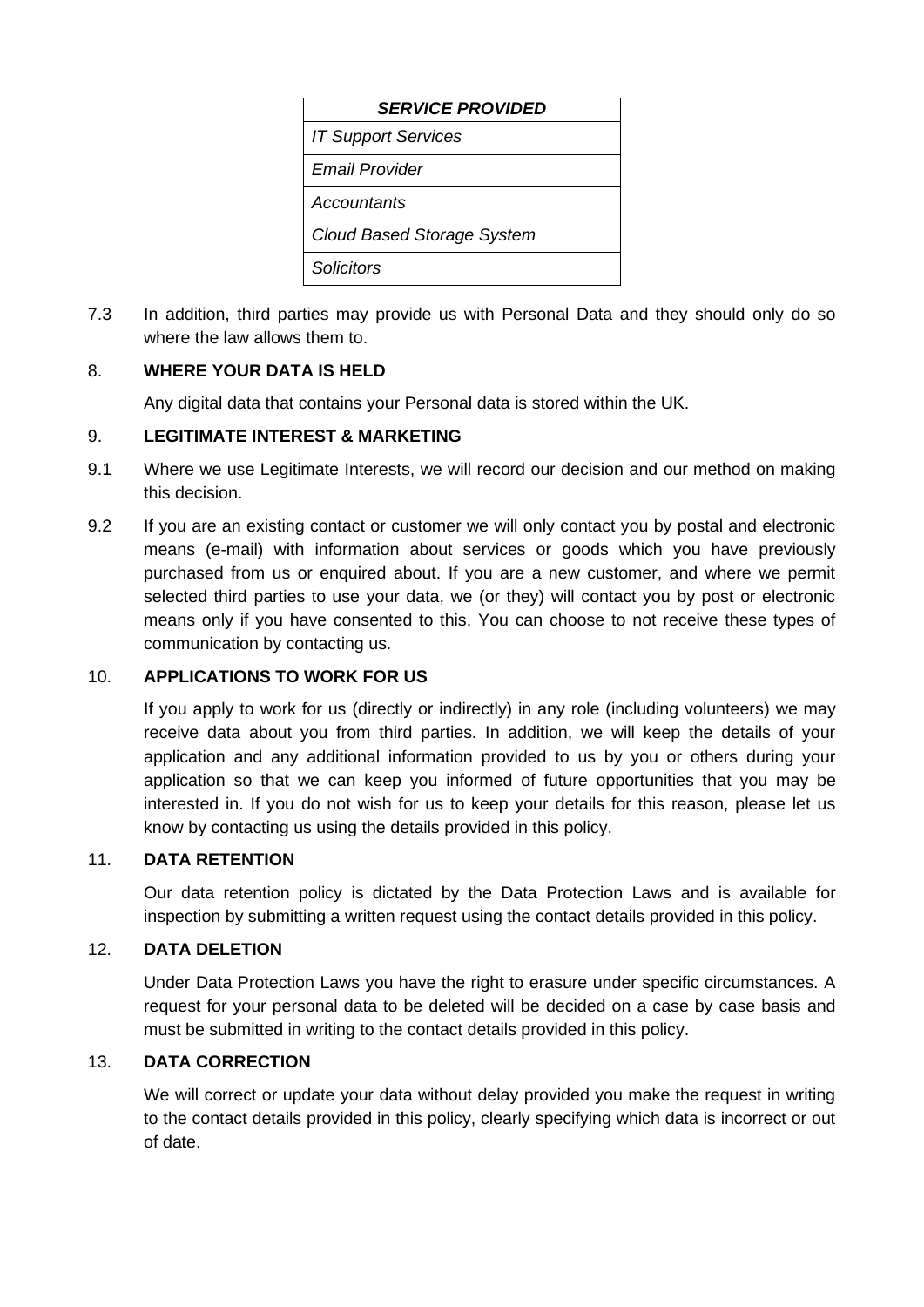# 14. **DATA INSPECTION**

- 14.1 We strive to be as open as we can be in terms of giving people access to their personal data. Individuals can find out if we hold any of their personal data by making a formal request under the Data Protection Laws. Such requests must be in writing to the contact details provided in this policy. If we do hold your personal data we will respond in writing within one calendar month of your request (where that request was submitted in accordance with this policy).
- 14.2 The information we supply will:
	- 14.2.1 confirm that your data is being processed;
	- 14.2.2 verify the lawfulness and the purpose of the processing;
	- 14.2.3 confirm the categories of personal data being processed;
	- 14.2.4 confirm the type of recipient to whom the personal data have been or will be disclosed; and
	- 14.2.5 let you have a copy of the data in an intelligible form.
- 14.3 Please note that you may need to provide identification in order to prove who you are to access your data.
- 14.4 If you agree, we will try to deal with your request informally, for example by providing you with the specific information you need over the telephone.
- 14.5 In the instance that we do not hold information about you we will also confirm this in writing at the earliest opportunity.

#### 15. **CHANGES**

We keep our privacy policy under regular review and you should check back regularly to ensure you are aware of changes to it. We may display this notice to you from time to time to help ensure you are aware of its contents.

### 16. **COMPLAINTS**

You have the right to complain about the processing of your personal data. Please contact us using the details provided above. If you are still unsatisfied you have the right to complain to the [Information Commissioners Office.](http://www.ico.gov.uk/)